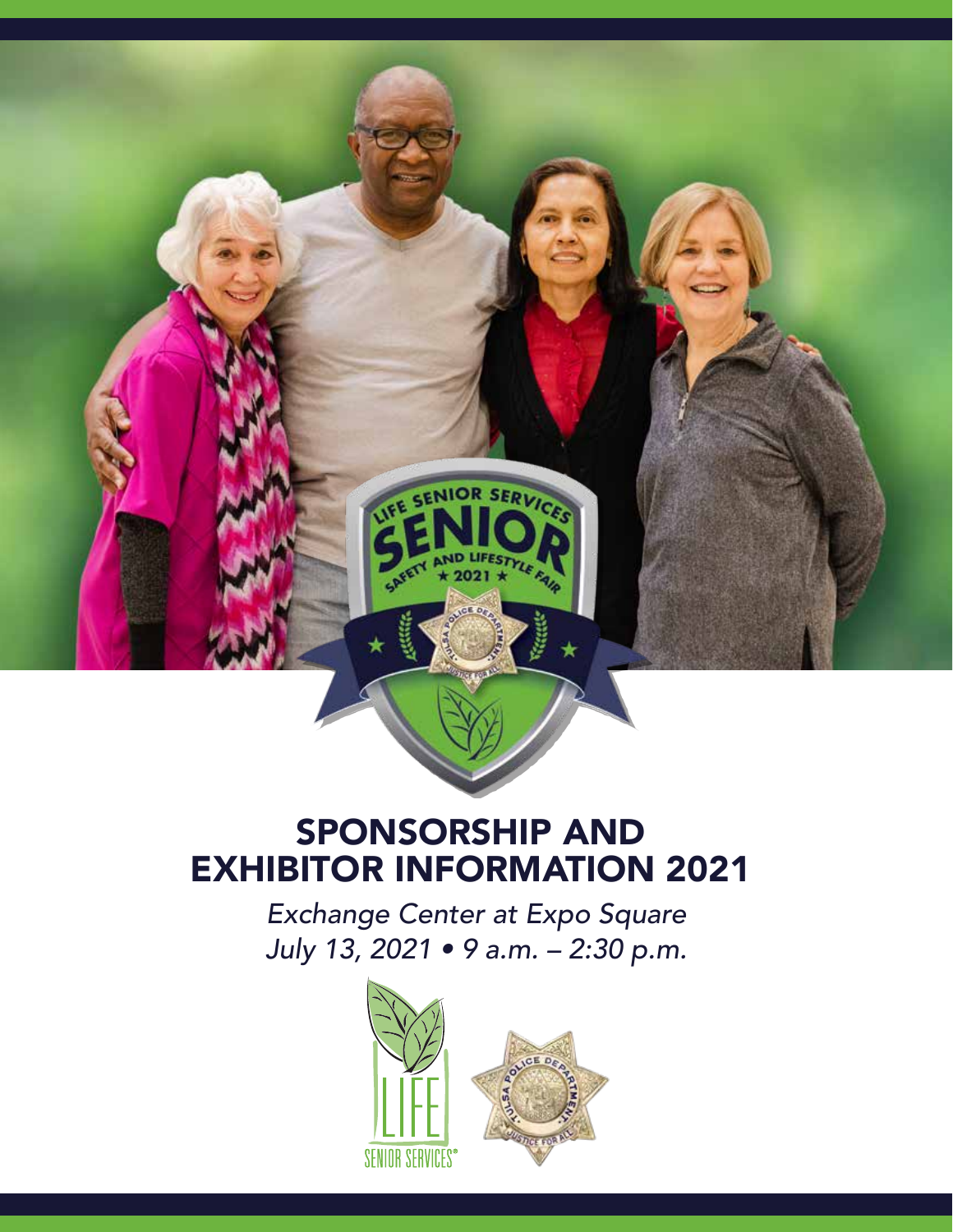

### Add More to Your Marketing with the Senior Safety and Lifestyle Fair

LIFE Senior Services and the Tulsa Police Department's Senior Services Unit are pleased to present the 2021 Senior Safety and Lifestyle Fair. The event will be returning to the Exchange Center at Expo Square on Tuesday, July 13, 9 a.m. – 2:30 p.m.

LIFE Senior Services is committed to making the event as safe as possible. We will be following safety protocols as established by the Tulsa Health Department and the City of Tulsa. A written safety plan will be submitted to the City of Tulsa for review and approval 30-45 days out from the event. We will also monitor the COVID-19 situation closely and make adjustments to the plan as needed.

News On 6 anchor Lori Fullbright is returning as the Senior Stage emcee for the day and will also be sharing her popular "Cons, Frauds and Scams" presentation. The event also kicks off the official release for the 2021-2022 Vintage Guide to Housing & Services. All attendees will receive a free copy of the new Vintage Guide and a branded event bag for collecting literature and promotional items from the event's sponsors and exhibitors.

LIFE will promote the event through a variety of media, including LIFE's Vintage Newsmagazine, Tulsa Lifestyle, Values Magazine and Gusher as well as digital billboards,

TV appearances and extensive marketing through other senior events and community groups.

One of the key marketing pieces continues to be the Event Guide in the July issue of LIFE's Vintage Newsmagazine. The Event Guide will include the day's agenda of speakers, entertainment and special activities as well as sponsor advertising. As part of the monthly magazine, the Event Guide will reach more than 57,000 readers!

There are three sponsor levels that include advertising in the Event Guide – Captain, Major and Deputy Chief. These sponsorships are limited and offered on a first come, first served basis.

There are also exclusive presenting sponsorships available. Contact Bernie Dornblaser at (918) 664-9000, ext. 1206 regarding the Captain, Major, Deputy Chief and presenting sponsorships.

For more information about the event and exhibitor booths, please call Carol Carter at (918) 664-9000, ext. 1219.

We hope that you will join us on July 13. It's going to be another great year at the Senior Safety and Lifestyle Fair!

#### If you have questions about event sponsorships, please contact:

#### Bernie Dornblaser at bdornblaser@LIFEseniorservices.org or (918) 664-9000, ext. 1206.



If you have questions about the event, please contact:

Carol Carter at ccarter@LIFEseniorservices.org or (918) 664-9000, ext. 1219.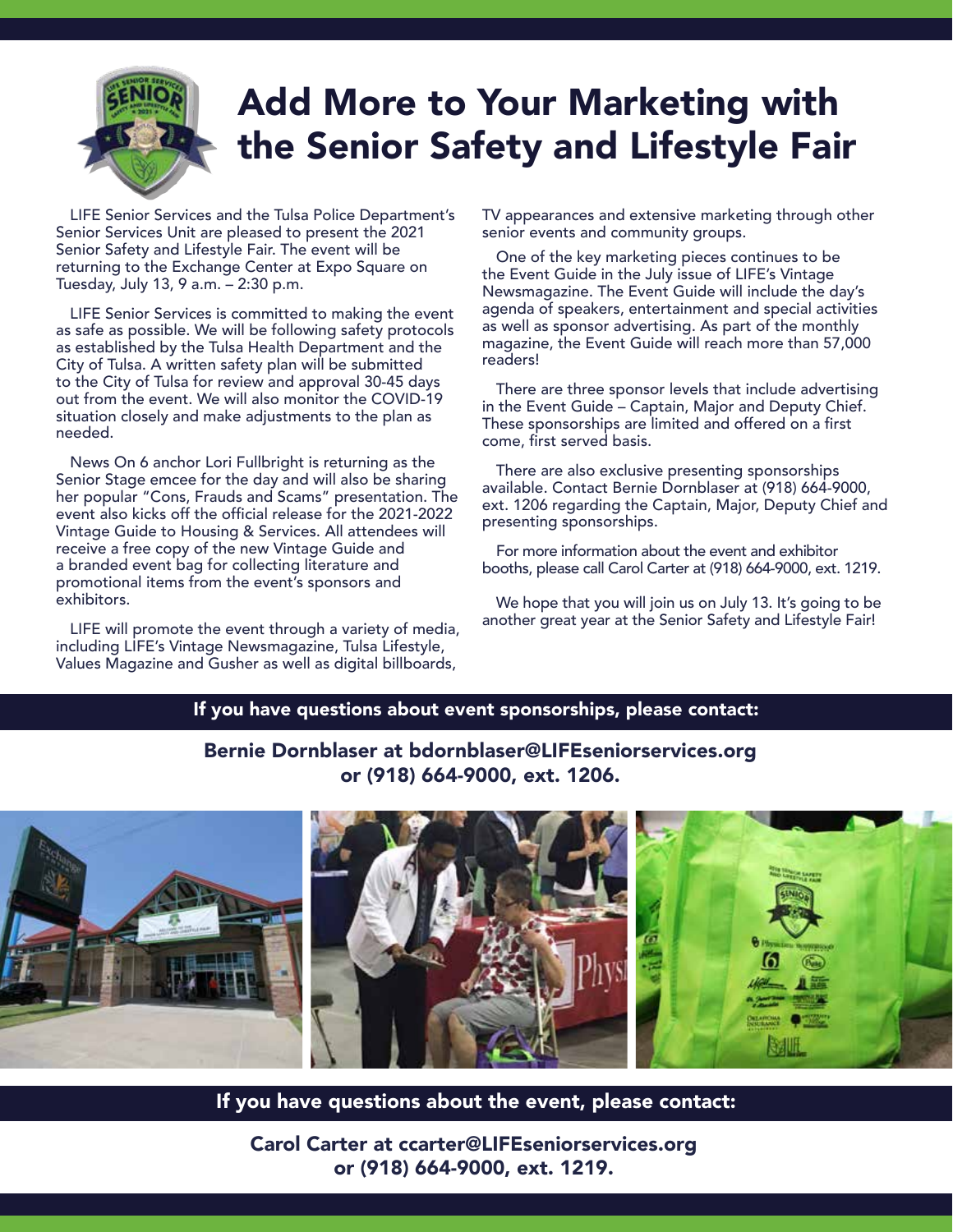# Sponsorship Levels .....

|                                                                              | <b>POLICE</b><br><b>OFFICER</b><br>(NONPROFIT RATE)<br>\$150 | \$300 | <b>CORPORAL SERGEANT</b><br>\$450 | <b>CAPTAIN</b><br>\$850* | <b>MAJOR</b><br>$$1,400*$ | <b>DEPUTY</b><br><b>CHIEF</b><br>\$1,700* |
|------------------------------------------------------------------------------|--------------------------------------------------------------|-------|-----------------------------------|--------------------------|---------------------------|-------------------------------------------|
| <b>Booth Space</b>                                                           |                                                              |       |                                   | ★                        |                           | $\bigstar$                                |
| <b>Name Listed in</b><br><b>LIFE's Vintage</b><br><b>Newsmagazine Insert</b> | $\bigstar$                                                   | 大     | $\bigstar$                        | 大                        | $\mathbf{r}$              | $\bigstar$                                |
| <b>Name Listed on</b><br><b>LIFE's Website</b>                               |                                                              |       | $\bigstar$                        | $\star$                  | 大                         | 大                                         |
| <b>Name Listed</b><br>in e-Newsletter                                        |                                                              |       | $\bigstar$                        | 大                        | $\bigtriangledown$        | 大                                         |
| 1/4 Page Ad in<br><b>LIFE's Vintage</b><br><b>Newsmagazine Insert</b>        |                                                              |       |                                   | ★                        |                           |                                           |
| 1/2 Page Ad in<br><b>LIFE's Vintage</b><br><b>Newsmagazine Insert</b>        |                                                              |       |                                   |                          | $\bigtriangledown$        | $\bigstar$                                |
| <b>Logo on Bag Given</b><br>to Attendees                                     |                                                              |       |                                   |                          |                           | 大                                         |
| <b>Participation in</b><br><b>Seek &amp; Find</b>                            |                                                              |       |                                   |                          | 大                         | $\bigstar$                                |
| <b>Company</b><br><b>Banner Placement</b><br>at Entrance                     |                                                              |       |                                   |                          |                           |                                           |

*\* Denotes a limited number of sponsorships available \* Current Vintage Publications contracts may not be applied \*Seek & Find is an exciting new game that encourages attendee visits to booths.*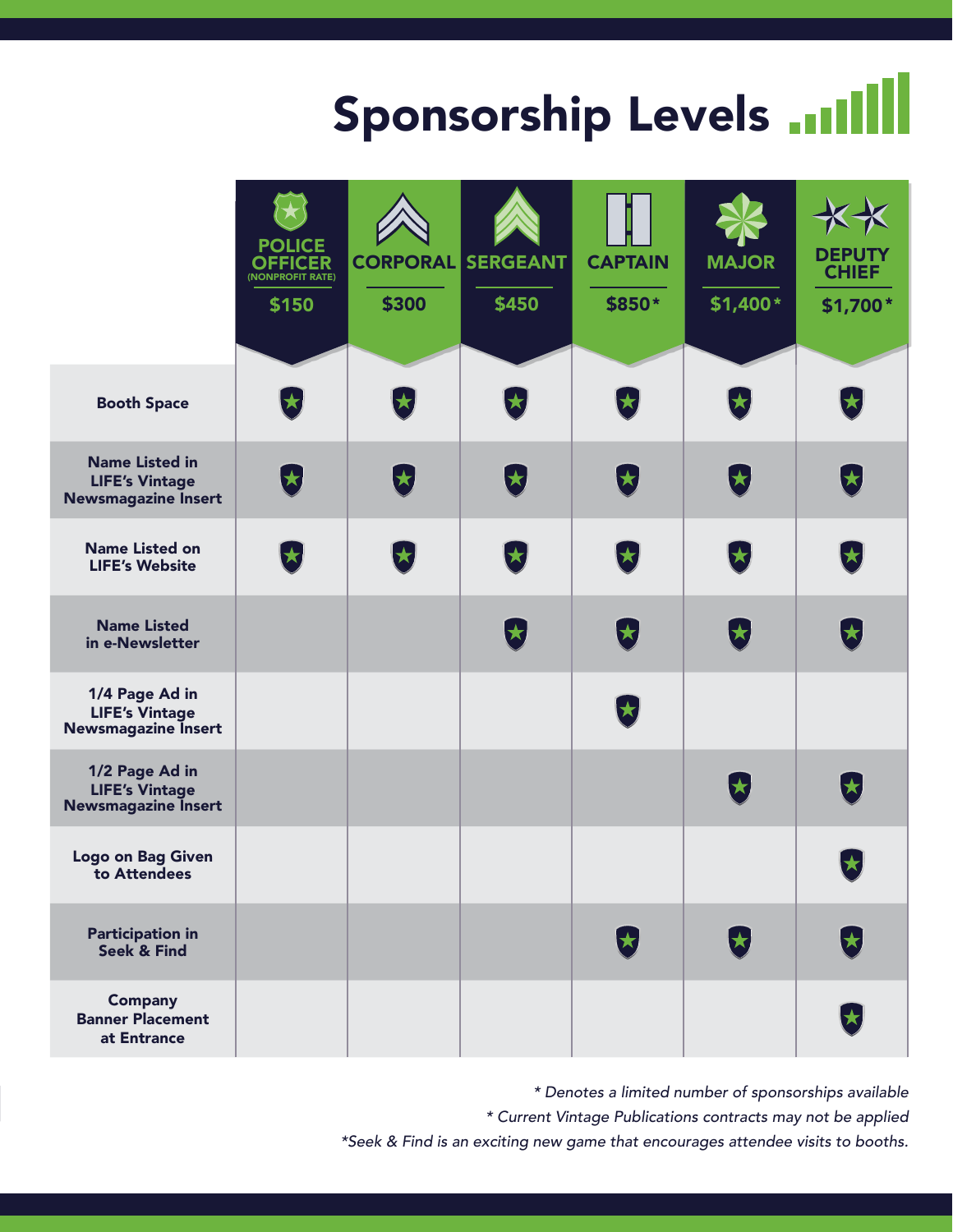# **IN Advertising Specs**



Quarter Page 4.75"W X 6.25"H



Half Page Horizontal 9.75"W X 6.25"H



Half Page Vertical 4.75"W X 12.75"H

### ᠊Ⴎ──Ⴑ Advertising Deadlines æ

May 15 • Ad Space Reserved June 1 • Ad Copy Received June 1 • Ad Payment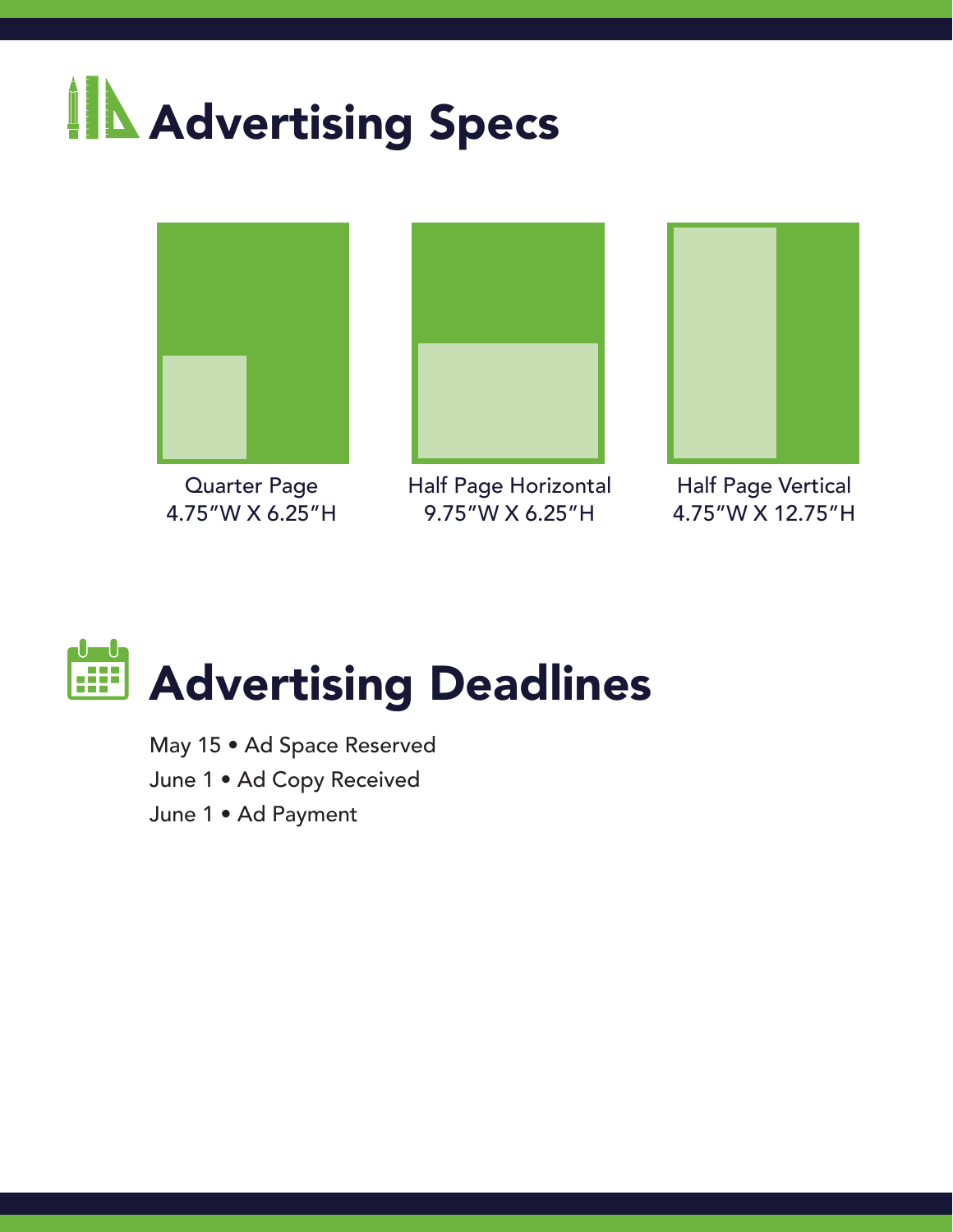## Promotion of the 2021 Senior Safety and Lifestyle Fair



LIFE's Vintage Newsmagazine 56,000 monthly readers



Local Print and Broadcast Media



LIFE's Website and e-Newsletter



Digital Outdoor Boards





Social Media Retiree, Church and Community Groups



Tulsa Police Department's Community Outreach



Community Calendars